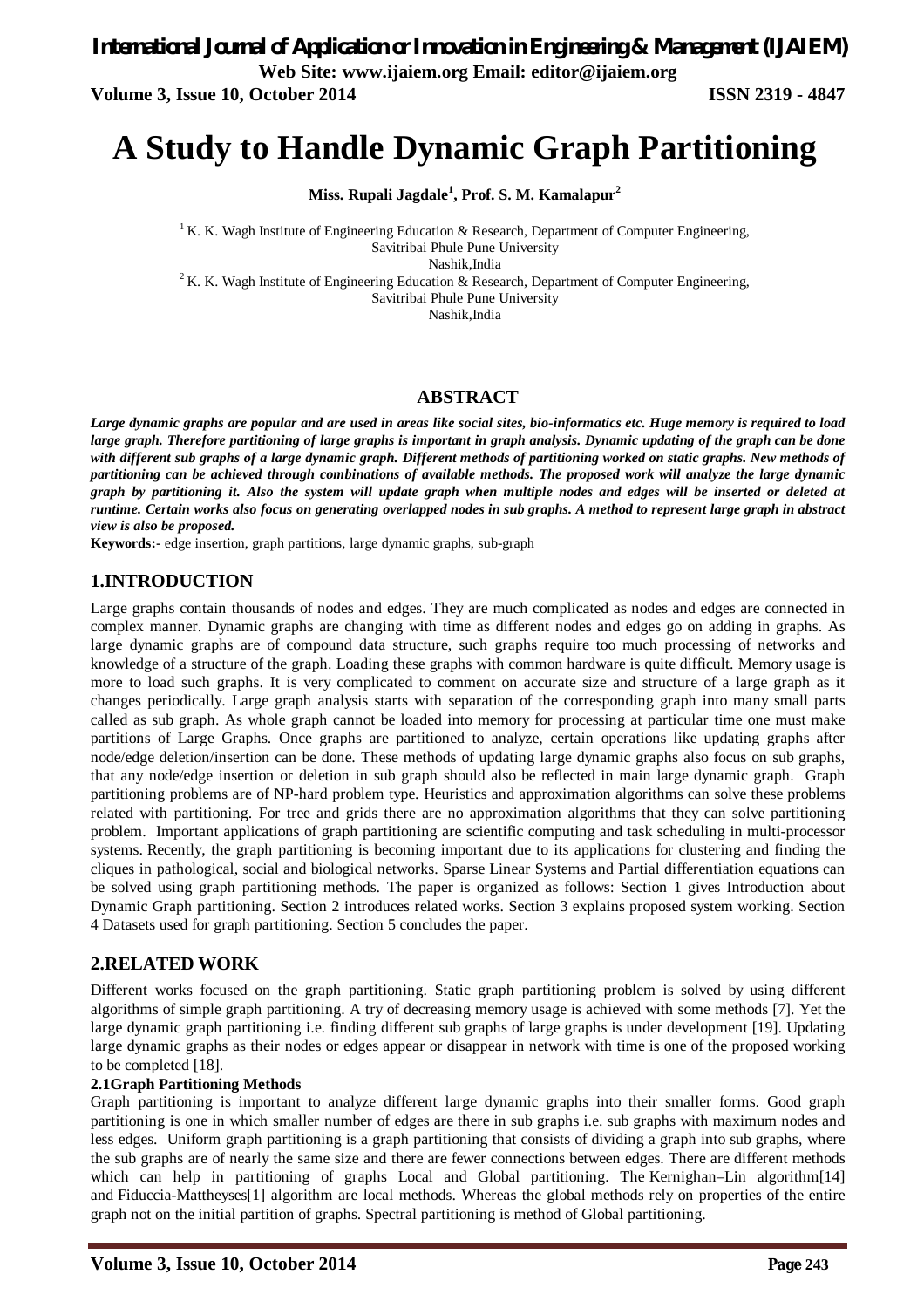# *International Journal of Application or Innovation in Engineering & Management (IJAIEM)* **Web Site: www.ijaiem.org Email: editor@ijaiem.org Volume 3, Issue 10, October 2014 ISSN 2319 - 4847**

### **2.1.1The Kernighan–Lin algorithm**

The Kernighan-Lin Algorithm is older one but it is frequently found in use combined with other methods. This method is an optimization of a benefit function Q, which predicts the difference between the number of edges in the modules and the number of edges lying in between them. The starting point of graph is the starting partition of the graph in two sub graphs of the predefined size: Initial partition can be a random partition of the graph structure. Subsets having same number of nodes are interchanged any sub set may have only one vertex. Some swapping are also arranged to decrease the Q function. After swapping largest Q value is selected and used as new starting point for new iteration. The Kernighan-Lin algorithm is fast, complexity is  $O(n^2 \log n)$  (n = number of vertices), Constant number of iterations should occur there. In sparse graphs, quite different heuristic permits for lower complexity as O  $(n^2)$ . Initial configuration is important for this kind of partitioning. This algorithm has been extended [2] to extract partitions in any number of sub graphs; however the run-time and storage costs increase rapidly with the number of clusters. This is not for community detection as it does not provide input in the form of sub graphs. Also unknown sizes of sub graphs can create problem.

#### **2.1.2Spectral Bisection Method**

Spectral Bisection is used when entire graph partitioning is to be performed. This method uses Adjacency matrix and diagonal Matrix. Repeated bisection method is used to get the graph partitioning yet satisfactory results are difficult to achieve. Drawback of this method is that minimum graph sizes or cut points are unknown [4]. Minimum cut partitioning fails if the number of communities gets partitioned, when partition sizes are unknown. Optimizing cut size of group sizes puts all vertices in the same group. Cut size may be the wrong thing to minimize when good divisions are not with small number of edges between communities.

#### **2.1.3Multilevel Partitioning**

Multilevel partitioning is frequently solved with repetitive bisection method. Graph is partitioned into two parts consisting same number of nodes. Again these two sub graphs are partitioned into their sub graphs by dividing nodes into same two parts. The graph *G* is first grained to a few hundred vertices then a bisection of this very smaller graph is computed, and then this partitioning is projected back to the original graph by periodically cleansing the partitioning [6].



**Fig. 1** Multilevel Partitioning [3]

#### **2.1.4Hierarchical Partitioning**

Hierarchical Partitioning provides the abstractions of the graphs when we have to see full graph. Hierarchical presentation with tree structure gives the abstraction of parts of large graphs [20]. Loading graph in tree structure and then visualizing its different components are shown here. Algorithms to load nodes, designing basic tree structures and some partitioning methods are used. Many of the methods do not integrate the relation between nodes after hierarchy generation. They do not use proper data structure hence they are limited to main memory only. Issues of managing graph hierarchies efficiently are not solved.



**Fig.2** Graph Hierarchy and tree structure [20]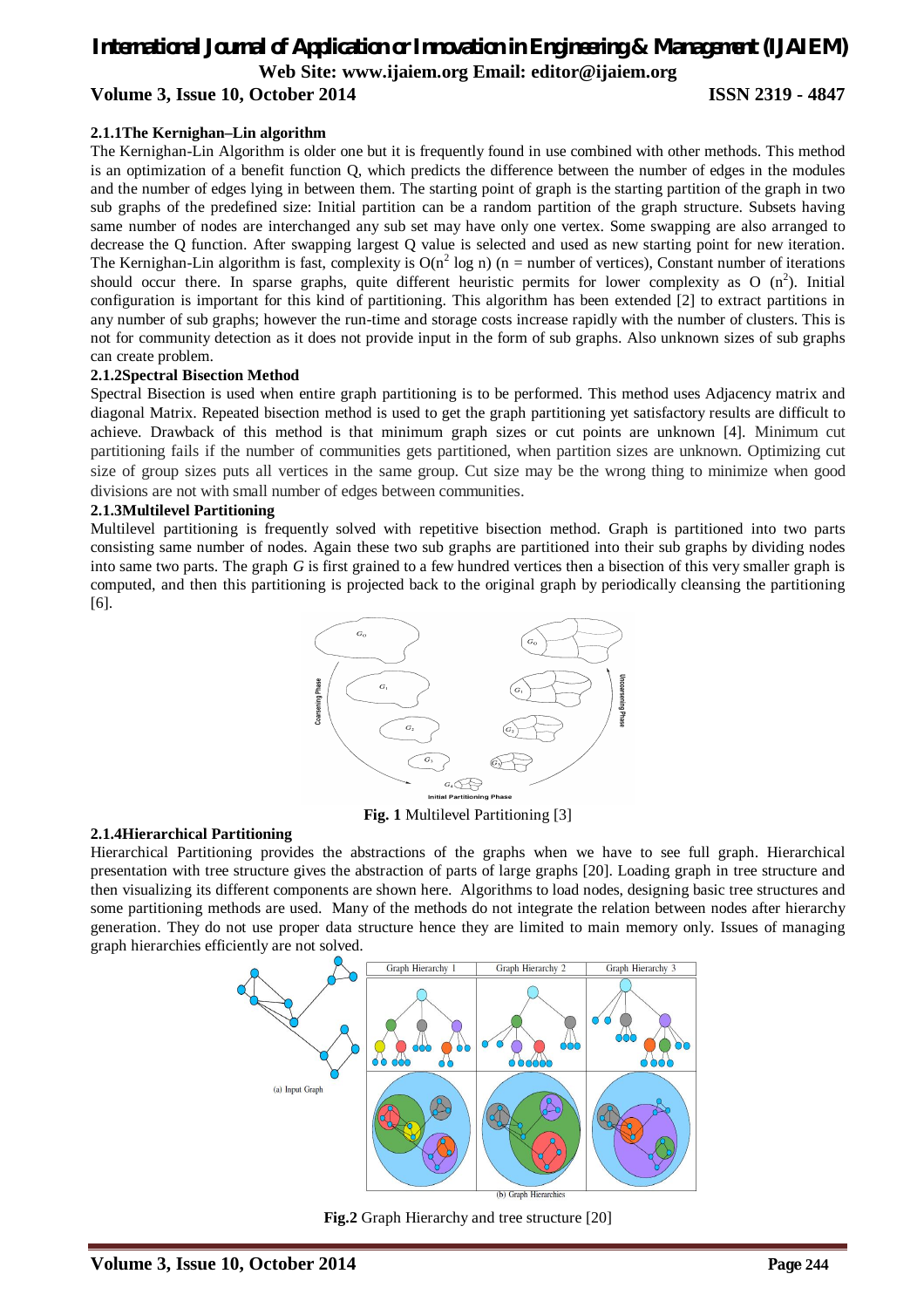# *International Journal of Application or Innovation in Engineering & Management (IJAIEM)* **Web Site: www.ijaiem.org Email: editor@ijaiem.org**

## **Volume 3, Issue 10, October 2014 ISSN 2319 - 4847**

Some graph partitioning methods express multi-criteria optimization problem that can be solved by above mentioned local methods. Game theoretic framework is the best example where each node makes a decision on the partition it selects

#### **2.2Graph Partitioning in GMine System**

Jose F. Rodrigues et. al. [18] has worked on analyzing graphs. Graph analyzing includes methods as Graph Partitioning, Graph Summarization.

### **i.Graph Partitioning:**

The Graph Partitioning problem for graph G, having E edges and V vertices. It is possible to decompose G into smaller components with specific properties. It is also called as K-way partitioning which divides the vertex set into k-sub graphs. Graph partitioning is the technique that divides graph into uniform sub graphs.

#### **ii.Graph Summarization**

Once the large graph is partitioned into small sub graphs some technique is needed to analyze these sub graphs. center piece sub graph is graph summarization method which locally inspect the sub graph. A center piece sub graph (CEPS) contains the collection of paths connecting a subset of nodes of interest. It can discover a collection of paths rather than a single path. CEPS [21] method uses Random Walk with Restart (RWR) to calculate an importance score between graph nodes. Random Walk refers to stochastic process where the position of entity in a given time depends on its position at some previous time. Another approach MING Approach[22] extends center piece subgraph idea to disk resident graphs and to the entity relationship database context providing the I- Rank measure to capture the informativeness of related nodes.

#### **iii.Graph Visualization**

Graph visualization technique provides a visual environment or tool to visualize large graphs using hierarchical representation, clustering or animation

#### **2.3 Need of the proposed system**

Dynamic Graph partitioning is an efficient way to analyze the large graphs. This reduces the overall memory usage to load large graphs. Overlapping of sub graph nodes is recognized, to notice repetition of nodes in sub graphs. This can help to get different nodes and their relations with other nodes in different sub graphs. Deletion and insertion of nodes or edges is also analyzed to update the graph dynamically.

#### **3 PROPOSED SYSTEM**

#### **3.1 Graph Partitioning**

Large Dynamic Graph Partitioning is used to partition graph into sub graphs. In real systems each node after partition belongs to a sub graph. Loading large graph in memory becomes difficult. So we have to divide graph into partitions i.e. sub graphs.



**Fig. 3** Working of the proposed system

#### **Steps for partitioning the graph:[19]**

- 1.Read the dataset D
- 2.Calculate set of adjacent vertices of each vertex available in dataset (Dependent Sets)
- 3.Calculate size of dependent sets and find limits of dependent sets
- 4.Calculate partitions by considering largest set first till all vertices are covered
- 5.Store partitions and dependent sets

#### **3.2 Updating Large Dynamic Graphs**

A simple implementation is to recompute the number of nodes/edges after each insertion/deletion methods. Such simple implementation is costly when the graph is very large. A new efficient algorithm can help to update a dynamic graph with new node/edges or removed nodes/edges. Only particular nodes will need to update their degrees when the graph is changed by inserting/deleting an edge. The complexity of algorithm is independent of the graph size [18]. Finally,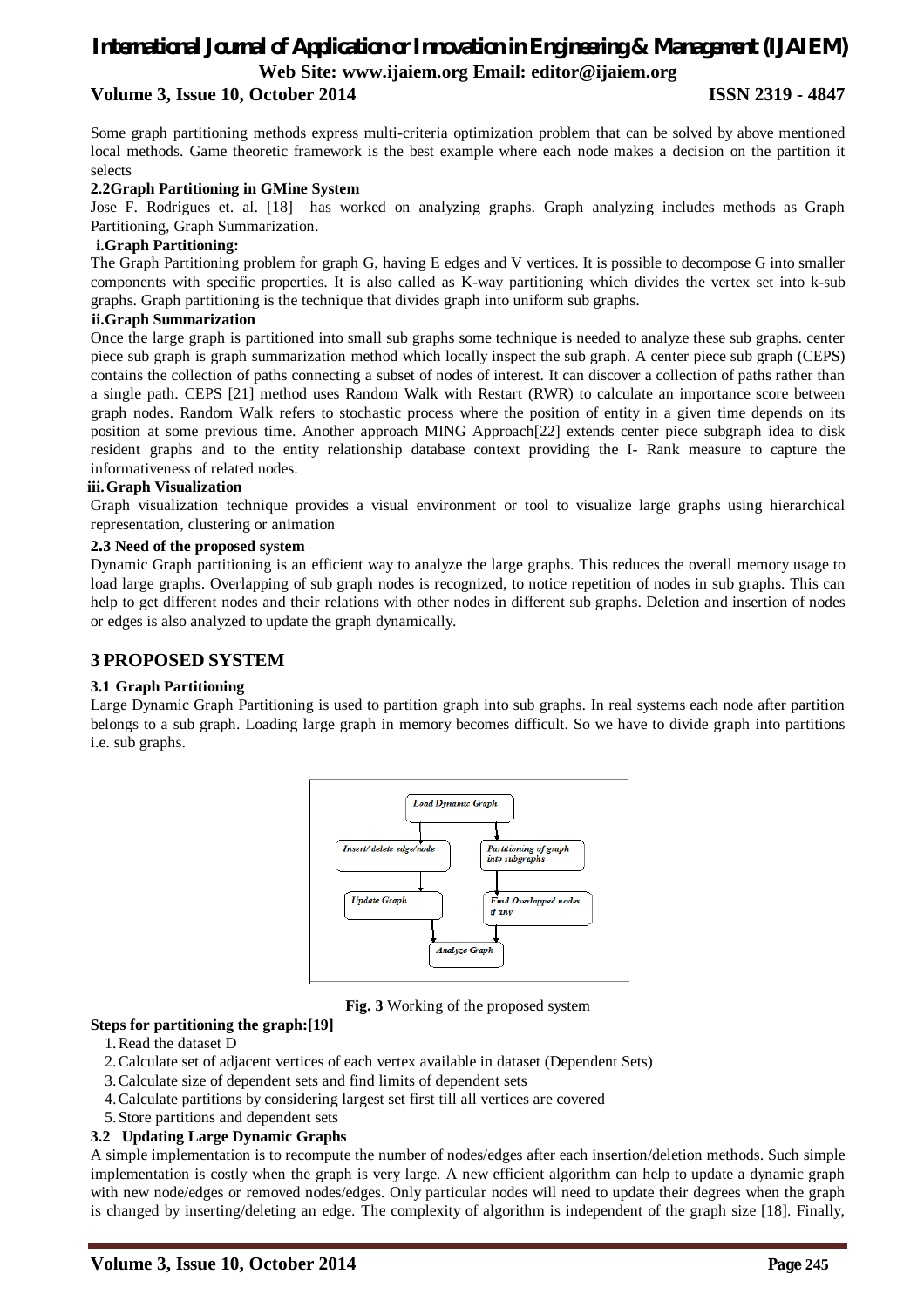# *International Journal of Application or Innovation in Engineering & Management (IJAIEM)* **Web Site: www.ijaiem.org Email: editor@ijaiem.org**

## **Volume 3, Issue 10, October 2014 ISSN 2319 - 4847**

wide experiments can be done over both real-world large graphs and different datasets, and the results will express the achievements of graph updations.

# **4.DATASETS**

Some real world datasets are as follows, Wikipedia is a massive static social network dataset which is very large. Such database cannot be completely accessed in internal memory. Hence different nodes of these large graphs can be loaded in memory. The datasets like Flickr and Youtube are real world dynamic social network datasets where the temporal information of each edge is available.

### **5.CONCLUSION**

The existing graph partitioning methods requires excessive processing. Uniform Graph partitioning method is not flexible for large graph. Multilevel Graph partitioning cannot be used for Dynamic Graph Partitioning. GMine System and analysis of large dynamic graph has explained tree structures formations to partition graph, but tree structures don't have specific data structure. Overlapped partitions of static graphs are analyzed in some methods. The proposed method addresses the issue of incomplete main memory by partitioning the large graph and storing the partitions on the disk.

### **REFERENCES**

- [1] B.W. Kernighan, S. Lin, An efficient heuristic procedure for partitioning graphs, Bell Syst. Tech. J. 49 (1970) 291\_307.
- [2] P.R. Suaris, G. Kedem, An algorithm for quadric-section and its application to standard cell placement, IEEE Trans. Circuits Syst. 35 (1988) 294\_303.
- [3] G. Karypis and V. Kumar, "Multilevel Graph Partitioning Schemes," Proc. IEEE/ACM Conf. Parallel Processing, pp. 113-122, 1995.
- [4] A. Pothen, Graph partitioning algorithms with applications to scientific computing, Tech. rep., Norfolk, VA, USA, 1997.
- [5] P. Eades and M.L. Huang, "Navigating Clustered Graphs Using Force-Directed Methods," Graph Algorithms and Applications, vol. 4, pp. 157-181, 2000.
- [6] E. Dahlhaus, J. Gustedt, and R.M. McConnell, "Efficient and Practical Algorithms for Sequential Modular Decomposition," J. Algorithms, vol. 41, pp. 360-387, 2001
- [7] J.S. Vitter, "External Memory Algorithms and Data Structures: Dealing with Massive Data," ACM Computing Survey, vol. 33, no. 2, pp. 209-271, 2001.
- [8] I. Finocchi, "Hierarchical Decompositions for Visualizing Large Graphs," PhD thesis, Univ. of Rome, 2002.
- [9] E.R. Gansner, Y. Koren, and S.C. North, "Topological Fisheye Views for Visualizing Large Graphs," IEEE Trans. Visualization and Computer Graphics, vol. 11, no. 4, pp. 457-468, July/Aug. 2005.
- [10]C. Papadopoulos and C. Voglis, "Drawing Graphs Using Modular Decomposition," Proc. 13th Int'l Conf. Graph Drawing, pp. 343-354, 2005
- [11]J.F. Rodrigues Jr., A.J.M. Traina, C. Faloutsos, and C. Traina Jr., "Supergraph Visualization," Proc. IEEE Eighth Int'l Symp. Multimedia (ISM), pp. 227-234, 2006
- [12]J. Abello, F. van Ham, and N. Krishnan, "Ask-Graphview: A Large Scale Graph Visualization System," IEEE Trans. Visualization and Computer Graphics, vol. 12, no. 5, pp. 669-676, Sept./Oct. 2006.
- [13]M. Raitner, Book Efficient Visual Navigation A Study by the Example of Hierarchically Structured Graphs. VDM Verlag, 2007.
- [14]S. Fortunato, "Community Detection in Graphs," Physics Reports, vol. 486, pp. 75-174, 2010.
- [15] N. Zhang, Y. Tian, and J.M. Patel, "Discovery-Driven Graph Summarization," Proc. IEEE 26th Int'l Conf. Data Eng. (ICDE), pp. 880-891, 2010
- [16]D. Archambault, T. Munzner, and D. Auber, "Tugging Graphs Faster: Efficiently Modifying Path-Preserving Hierarchies for Browsing Paths," IEEE Trans. Visualization and Computer Graphics, vol. 17, no. 3, pp. 276-289, Mar. 2011
- [17]Efficient Core Maintenance in Large Dynamic Graphs Rong-Hua Li, Jeffrey Xu Yu and Rui Mao Sept. 2013
- [18] "Large Graph Analysis in the GMine System" Jose F. Rodrigues Jr., Member, IEEE, Hanghang Tong, Member, IEEE, Jia-Yu Pan, Agma J.M. Traina, Senior Member, IEEE, Caetano Traina Jr., Senior Member, IEEE, and Christos Faloutsos, Member, IEEE VOL. 25
- [19] "A Partitioning Method for Large Graph Analysis", Miss. Shital Deshmukh, Prof. S. M. Kamalapur, University Of Pune, ISSN-2319-4847
- [20]D. Archambault, T. Munzner, and D. Auber, "Grouseflocks: Steerable Exploration of Graph Hierarchy Space," IEEE Trans. Visualization and Computer Graphics, vol. 14, no. 4, pp. 900-913,
- [21]H. Tong and C. Faloutsos, "Center-Piece Subgraphs: Problem Definition and Fast Solutions," Proc. 12th ACM SIGKDD Int'l Conf. Knowledge Discovery and Data Mining (KDD), pp. 404-413, 2006.
- [22]G. Kasneci, S. Elbassuoni, and G. Weikum, "Ming: Mining Informative Entity Relationship Subgraphs," Proc. 18th ACM Conf. Information and Knowledge Management (IKM), pp. 1653- 1656, 2009.